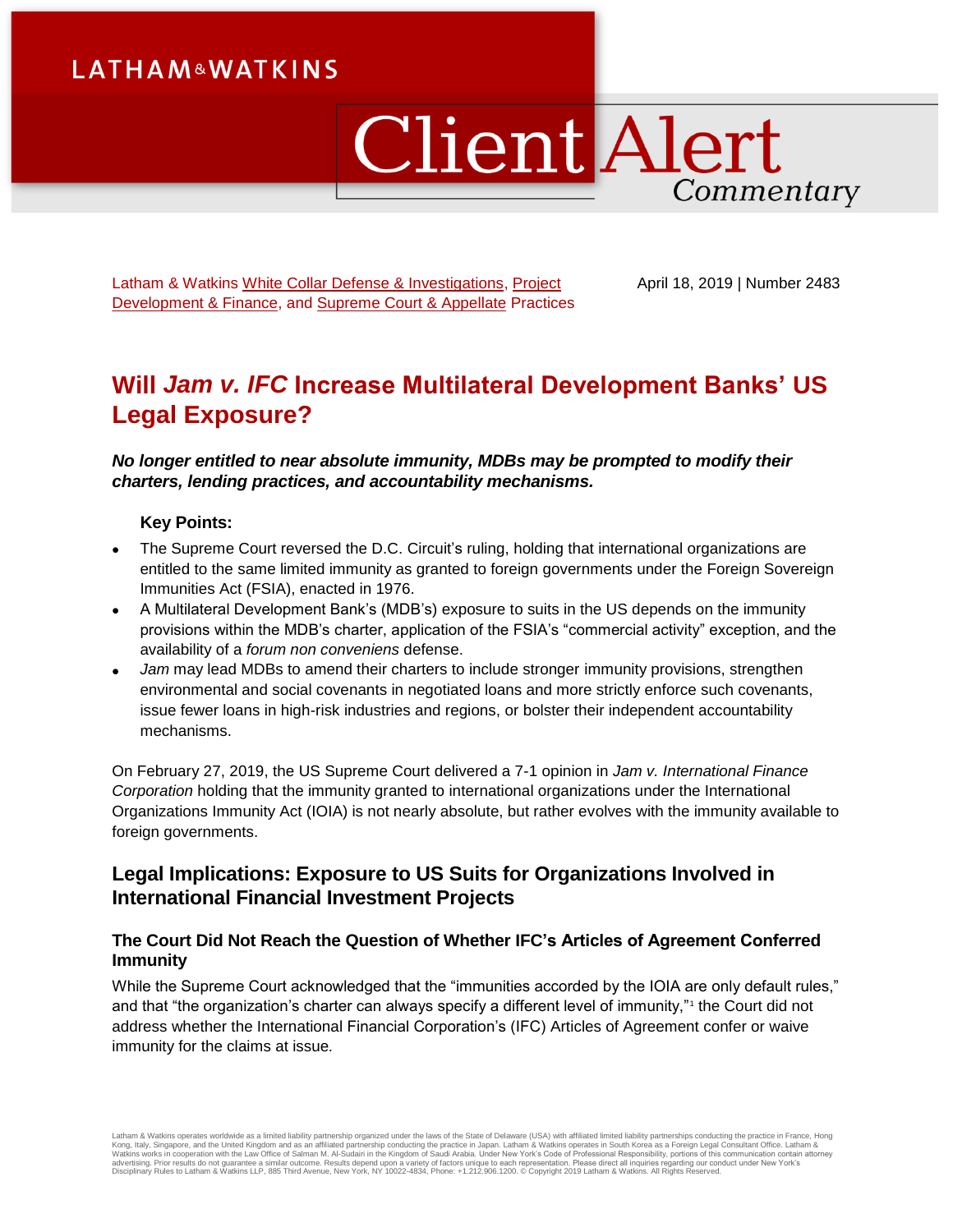The D.C. Circuit, however, did address IFC's jurisdictional provision: "Actions may be brought against the Corporation only in a court of competent jurisdiction[.]"<sup>2</sup> Despite acknowledging that this provision, "read literally, would seem to include a categorical waiver" of IFC's immunity, the court applied a more narrow waiver based on its holding in *Mendaro v. World Bank*, which interpreted similar language in the International Bank for Reconstruction and Development's Articles of Agreement.<sup>3</sup> The *Mendaro* test asks two questions:

- Whether the suit "would benefit the organization over the long term" based on whether parties would enter into negotiations with the organization absent waiver
- Whether the suit implicates the "core operations" of an organization, such that it "would threaten the policy discretion of the organization."<sup>4</sup>

Applying *Mendaro*, the D.C. Circuit held that IFC had not waived its immunity in its Articles of Agreement because such an interpretation would subject IFC to a flood of litigation and threaten its policy discretion.

Because the Supreme Court declined to grant review of the *Mendaro* test, the test remains good law in the D.C. Circuit. Substantial doubts remain, however, as even the D.C. Circuit acknowledged that "it is a bit strange" for the judiciary to determine what types of lawsuits "benefit" an international organization.<sup>5</sup> If the D.C. Circuit revisits the doctrine, it may well hold that IFC's Articles of Agreement includes a "categorical waiver" of its immunity. The D.C. Circuit may also choose to apply the *Mendaro* test only to cases in which the Court is deciding whether an organization's charter waives the immunity provided under the IOIA and not apply the test in deciding whether an organization's charter confers immunity if the IOIA does not already provide it. Such a holding would have serious implications for IFC, as well as for other international organizations whose charters include similar language.

An international organization seeking to assess its liability for international financial projects following *Jam* must first assess its charter's jurisdictional and immunity provisions. For example, the Inter-American Development Bank's Charter, like that of IFC, has no explicit organizational immunity provision, but contains a similar jurisdictional provision.<sup>6</sup> The African Development Bank<sup>7</sup> and the Asian Development Bank,<sup>8</sup> on the other hand, have explicit, albeit limited, immunity provisions. Lastly, the UN Charter (as interpreted by the Second Circuit) provides absolute immunity. <sup>9</sup> Given the D.C. Circuit's reservations about the *Mendaro* test, MDBs with less expansive provisions may consider amending their charters to strengthen their immunities. That said, amendment may not be politically feasible. For instance, amendment of IFC's Articles of Agreement requires a vote of three-fifths of member countries (as represented by their respective Governors) exercising 85% of the total voting power of the Corporation.

## **The Court Did Not Reach the Question of Whether the FSIA's "Commercial Activity" Exception Applies to IFC**

No court has yet decided whether the FSIA's "commercial activity" exception applies to IFC*.* The Supreme Court cast doubt on the D.C. Circuit's finding that under this exception, IFC "would *never* retain immunity since its operations are *solely* 'commercial,"<sup>10</sup> stating that "it is not clear that the lending activity of all development banks qualifies as commercial activity within the meaning of the FSIA."<sup>11</sup>

First, "[t]o be considered 'commercial,' an activity must be 'the *type*' of activity 'by which a private party engages in' trade or commerce." Thus, "the lending activity of at least some development banks, such as those that make conditional loans to governments, may not qualify as 'commercial' under the FSIA," because such conduct is not the type of conduct in which private parties generally engage.<sup>12</sup>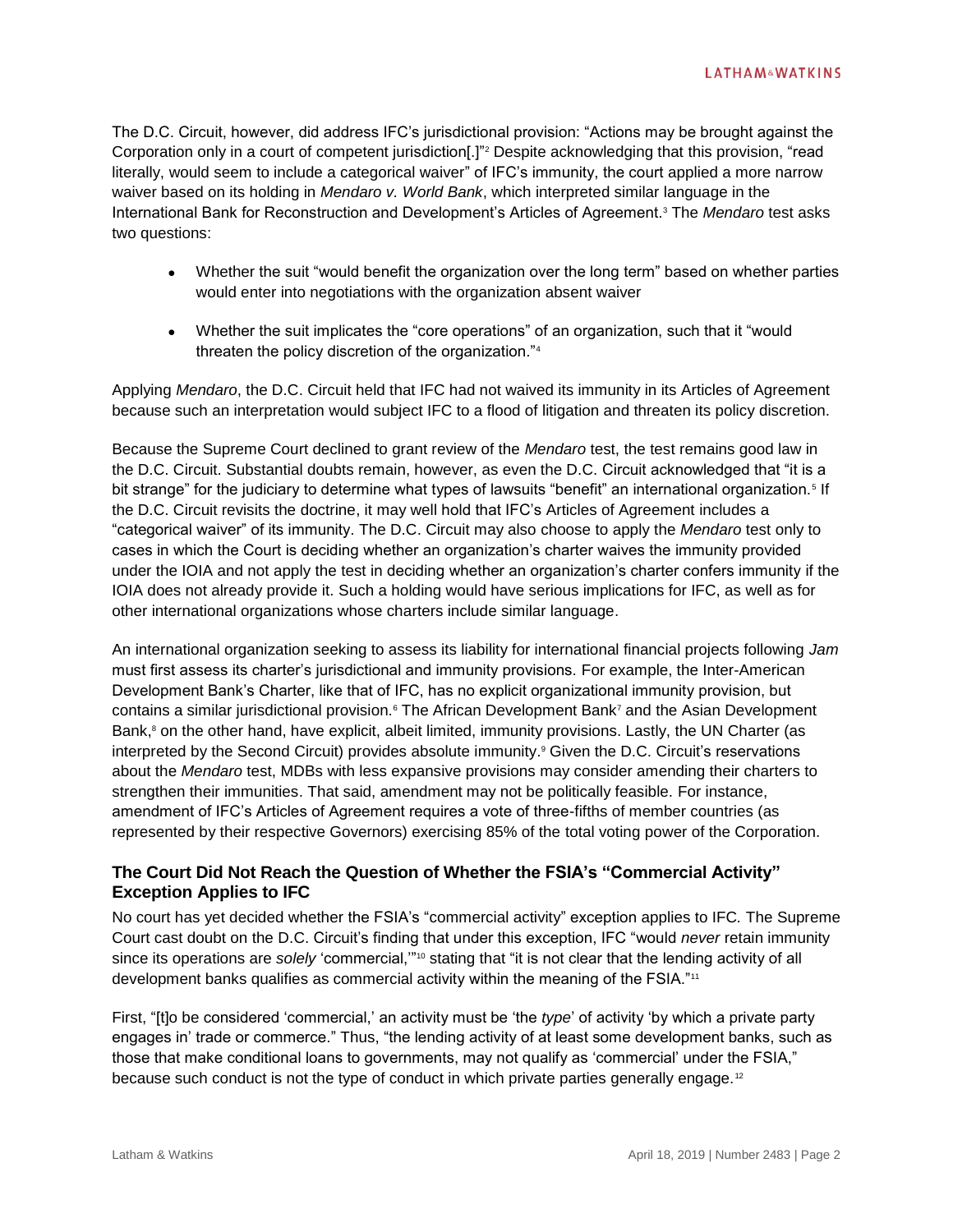Second, any commercial activity "must have a sufficient nexus to the United States," and "must be 'based upon' either the commercial activity itself or acts performed in connection with the commercial activity." Thus, if "the 'gravamen' of a lawsuit is tortious activity abroad, the suit is not 'based upon' commercial activity." At oral argument, the US government expressed serious doubts as to whether the petitioners' suit, "which largely concerns allegedly tortious conduct in India," could satisfy the "based upon" requirement.<sup>13</sup> Both the government's and the Court's observations suggest that even facially commercial activities, like lending, will not necessarily satisfy the "commercial activity" exception.

Thus, to address exposure under the FSIA's commercial activity exception, an international organization must assess whether its lending activity qualifies as commercial in nature and whether such activity has a "sufficient nexus" to the US. MDBs may elect to move their headquarters outside of the US to curb exposure. But if the headquarters' location is specified in the MDB's charter, as it is for the IFC, that change may not be politically feasible for the reasons described above.

## **The Court Did Not Reach the Question of** *Forum Non Conveniens*

IFC argued before the District Court that the case should be dismissed on *forum non conveniens* grounds, but the court never reached that issue.<sup>14</sup> The doctrine of *forum non conveniens* allows a district court to dismiss a case where, based on public and private factors, another court provides a more convenient forum for disposition of the case.<sup>15</sup> A district court can deny a motion to dismiss for *forum non conveniens* if the plaintiff is immune from suit in the alternate forum. Alternatively, if a district court grants a motion to dismiss for *forum non conveniens*, it can condition that dismissal on the plaintiff's waiver of defenses from suit in the alternate forum, including a waiver of any potential immunities from suit in that forum. Thus, while an international organization may be successful in having a suit dismissed from US courts on *forum non conveniens* grounds, it should be aware of the attendant risk of litigating the case in the alternative forum without any potential immunities.

# **Practical Implications for Organizations Involved In International Financial Investment Projects**

#### **Practical Effects on MDB Loans**

*Jam* may have practical effects on MDBs' existing loans and future lending priorities. First, it may cause MDBs to be stricter in the negotiation of environmental and social covenants and reporting requirements for new loans, re-financings of existing loans, and amendments or waivers for existing loans. MDBs also may be inclined to more strictly enforce such provisions, finding borrowers in default for failure to comply. Second, MDBs may steer away from issuing loans in perceived high-risk industries (or regions).<sup>16</sup> An MDB with a greater perceived risk of litigation stemming from *Jam* might elect to deprioritize funding in countries that arguably experience the greatest economic development impact from these projects.

## **Practical Effects on MDB Accountability Mechanisms**

Additionally, *Jam* may prompt MDBs to strengthen their respective independent accountability mechanisms. In the early 1990s, the World Bank Group created its Inspection Panel, the first such grievance mechanism adopted by an MDB. Then in 1999, the Office of the Compliance Advisor (CAO) was created to serve as the independent accountability mechanism for World Bank's private sector arms, including IFC and MIGA, by facilitating dispute resolution between affected parties and project owners and investigating IFC and MIGA for failure to adhere to their own environmental and social policies or guidelines. The CAO's decisions, however, are non-binding on IFC and MIGA, and the CAO has no authority to stop a project, no matter the gravity of the environmental, social or other harms it may pose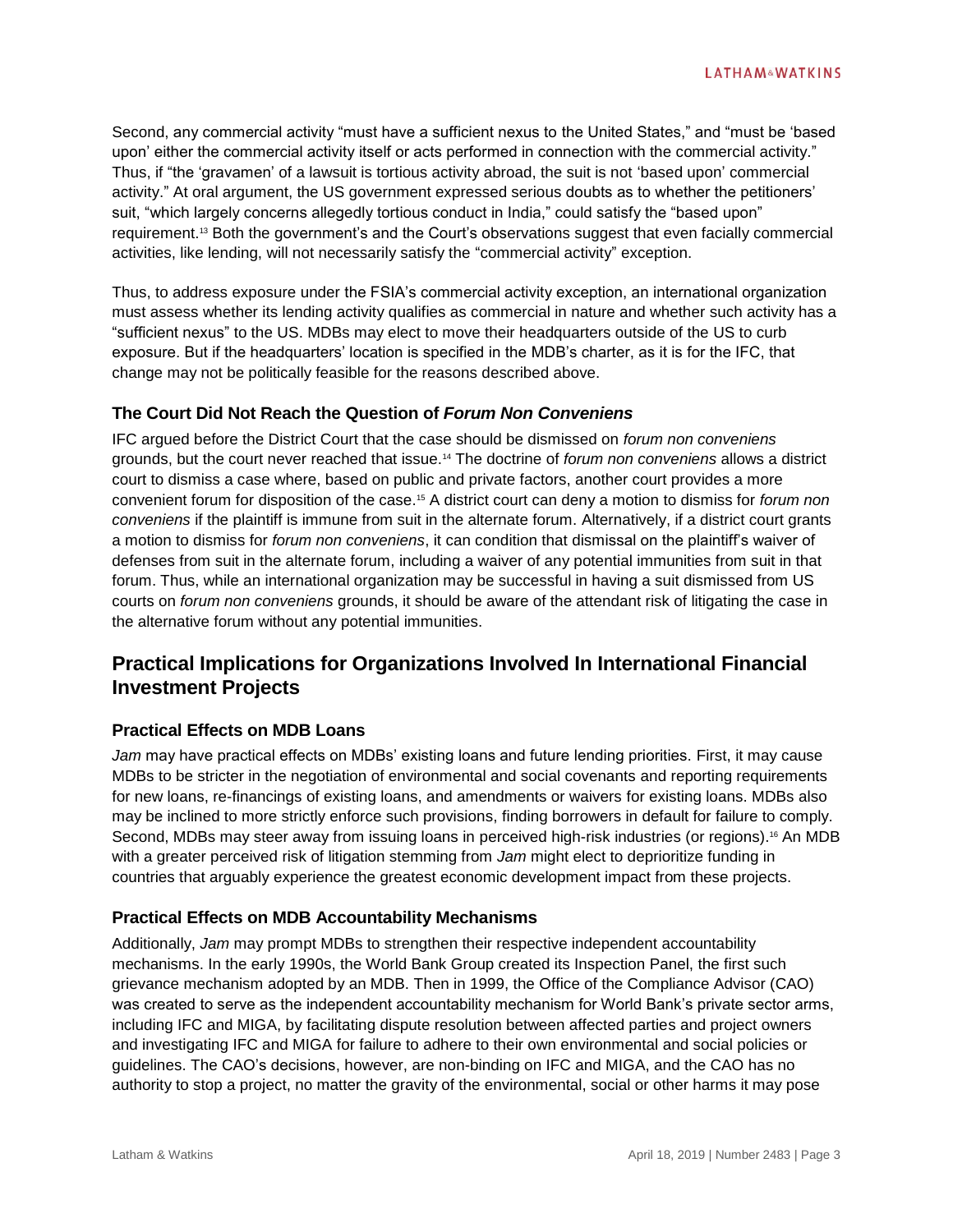(or has posed). Thus, *Jam* may prompt MDBs to strengthen the ability of their independent accountability mechanisms to stop and remedy harms caused by a development project.

# **Conclusion**

Many issues remain open in the wake of *Jam*, including the degree to which MDB charters confer or waive immunity, how the FSIA's "commercial activity" exception will be applied to MDBs, and the implications of the *forum non conveniens* defense. In the meantime, *Jam* may cause MDBs to expend resources defending against claims in US courts, shift how they structure loans, enforce corresponding covenants, and strengthen their independent accountability mechanisms.

If you have questions about this *Client Alert*, please contact one of the authors listed below or the Latham lawyer with whom you normally consult:

**[Gregory G. Garre](https://www.lw.com/people/gregory-garre)**

gregory.garre@lw.com +1.202.637.2207 Washington, D.C.

#### **[Barry M. Sabin](https://www.lw.com/people/barry-sabin)**

barry.sabin@lw.com +1.202.637.2263 Washington, D.C.

#### **Brittany Sonia Bruns\***

brittany.bruns@lw.com +1.202.637.2372 Washington, D.C.

#### **[Margaret Allison Upshaw](https://www.lw.com/people/maggie-upshaw)**

maggie.upshaw@lw.com +1.202.637.2385 Washington, D.C.

#### **[Paul J. Hunt](https://www.lw.com/people/paul-hunt)**

paul.hunt@lw.com +1.202.637.2241 Washington, D.C.

#### **[Suzanne M. Logan](https://www.lw.com/people/suzanne-logan)**

suzanne.logan@lw.com +1.202.637.3370 Washington, D.C.

#### **[Evan Pelz](https://www.lw.com/people/evan-pelz)**

evan.pelz@lw.com +1.202.637.2264 Washington, D.C.

#### **[Angela Walker](https://www.lw.com/people/angela-walker)**

angela.walker@lw.com +1.202.637.3321 Washington, D.C.

*\* Admitted to practice in California. All work supervised by a member of the District of Columbia Bar*

#### **You Might Also Be Interested In**

[Navigating the World Bank Group's Anti-Corruption Initiatives: Ensuring That Projects Are Not Delayed](https://www.lw.com/thoughtLeadership/navigating-world-bank-group-anti-corruption-initiatives)  [or Derailed](https://www.lw.com/thoughtLeadership/navigating-world-bank-group-anti-corruption-initiatives)

#### [Contours of a Portfolio PF](https://www.lw.com/thoughtLeadership/example-of-contours-of-portfolio-project-finance)

*Client Alert* is published by Latham & Watkins as a news reporting service to clients and other friends. The information contained in this publication should not be construed as legal advice. Should further analysis or explanation of the subject matter be required, please contact the lawyer with whom you normally consult. The invitation to contact is not a solicitation for legal work under the laws of any jurisdiction in which Latham lawyers are not authorized to practice. A complete list of Latham's *Client Alerts* can be found at [www.lw.com.](http://www.lw.com/) If you wish to update your contact details or customize the information you receive from Latham & Watkins, visit [https://www.sites.lwcommunicate.com/5/178/forms](https://www.sites.lwcommunicate.com/5/178/forms-english/subscribe.asp)[english/subscribe.asp](https://www.sites.lwcommunicate.com/5/178/forms-english/subscribe.asp) to subscribe to the firm's global client mailings program.